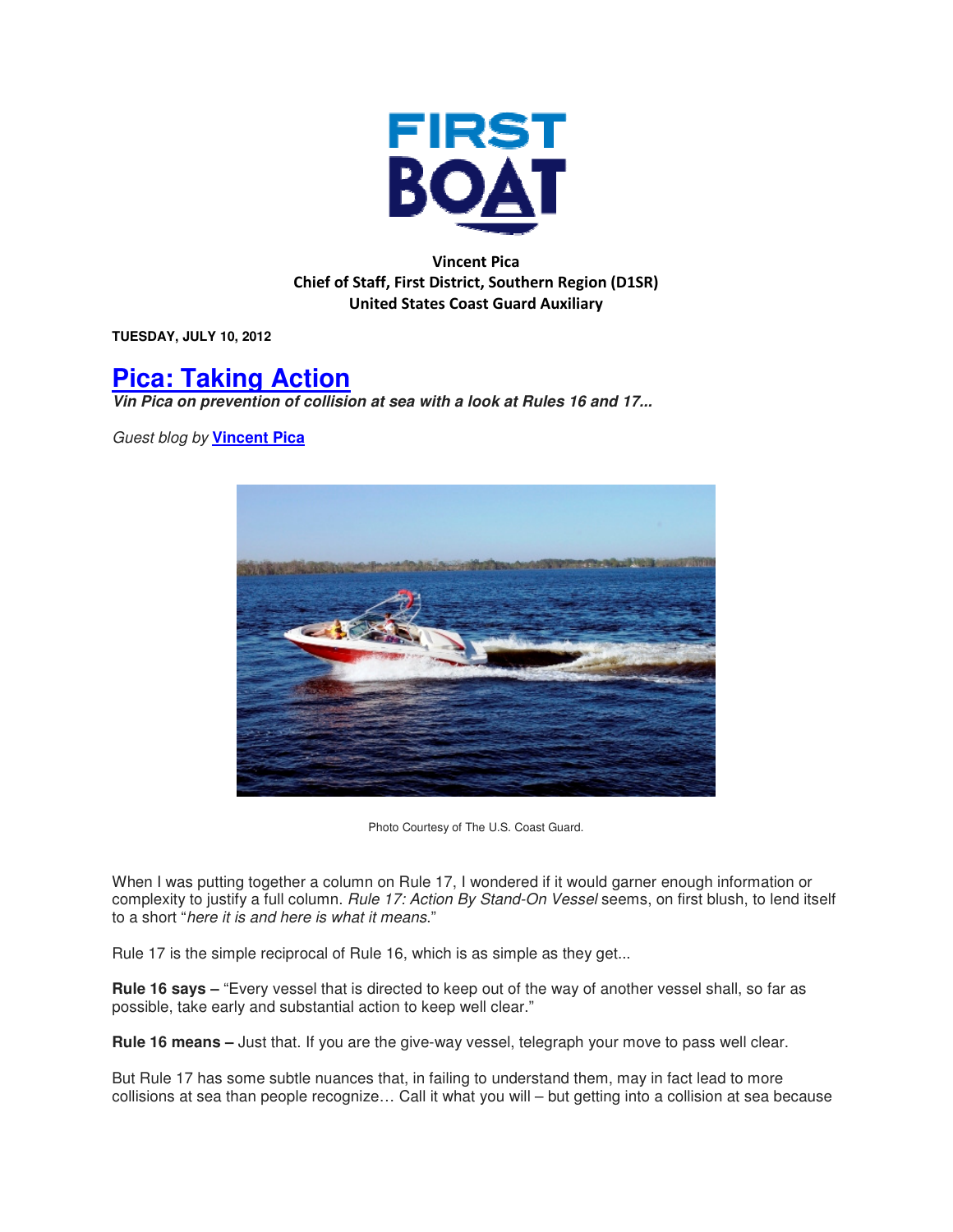you thought you had the "right of way" is just plain dumb, bad seamanship and potentially fatal.

This column is about that…

## What Does Rule 17 Say?

Rule 17-a-i states:

Where one of two vessels is to keep out of the way, the other shall keep her course and speed.

OK, that is easy enough. What's the big deal?

17-a-ii states:

the latter (the stand-on vessel) may, however, take action to avoid collision by her maneuver alone, as soon as it becomes apparent that the vessel required to keep out of the way is not taking appropriate action in compliance with these Rules.

Right. If the other guy isn't doing what he is supposed to do, I can do it for him. Still got it…

17-b states:

When, from any cause, the vessel required to keep her course and speed finds herself so close that collision cannot be avoided by the action of the give-way vessel alone, she shall take such action as will best aid to avoid collision.

Huh? How is 17-b different from 17-a-ii..? A key difference – 17-a-ii says the stand-on vessel MAY take action – 17-b says the stand-on vessel SHALL (which means MUST in COLREG-speak) take action. The burden to avoid collision is now shared. Remember, in front of an admiralty or maritime board, 100% blame is apportioned and it is never 100-0. You can't claim that you were forced into a collision because of 17-b… 17-d, by the way, affirmatively says that no matter what the stand-on vessel does, the give-way vessel is not relieved of her duty to act. And if there is a 17-d, there must be a 17-c…

17-c states:

A power-driven vessel which takes action in a crossing situation in accordance with the subparagraph 17 a-ii of this Rule to avoid collision with another power-driven vessel shall, if the circumstances of the case admit, not alter course to port for a vessel on her own port side.

If she won't give way to the vessel on her starboard side, i.e., the offending vessel is on your port side, turn to starboard and run alongside her (resist the urge to mount a boarding party!). But don't forget the aspect of "suction" that we wrote about a couple of months ago (Breaking All The Rules) which spoke about the collision between HMS Hawke, a British man o'war, and the RMS Olympic. Like the Hawke, you might get sucked into the very vessel that was the proximate cause of the collision at sea. It is re-printed here for your reading convenience and in the interest of your ever-expanding seamanship knowledge. From Breaking All the Rules:

"…there is a famous naval collision that speaks directly to this circumstance. It happened on September 20, 1911 and it involved the 882-foot ocean liner RMS Olympic and the 360-foot British man-o'-war HMS Hawke near the Isle of Wight.